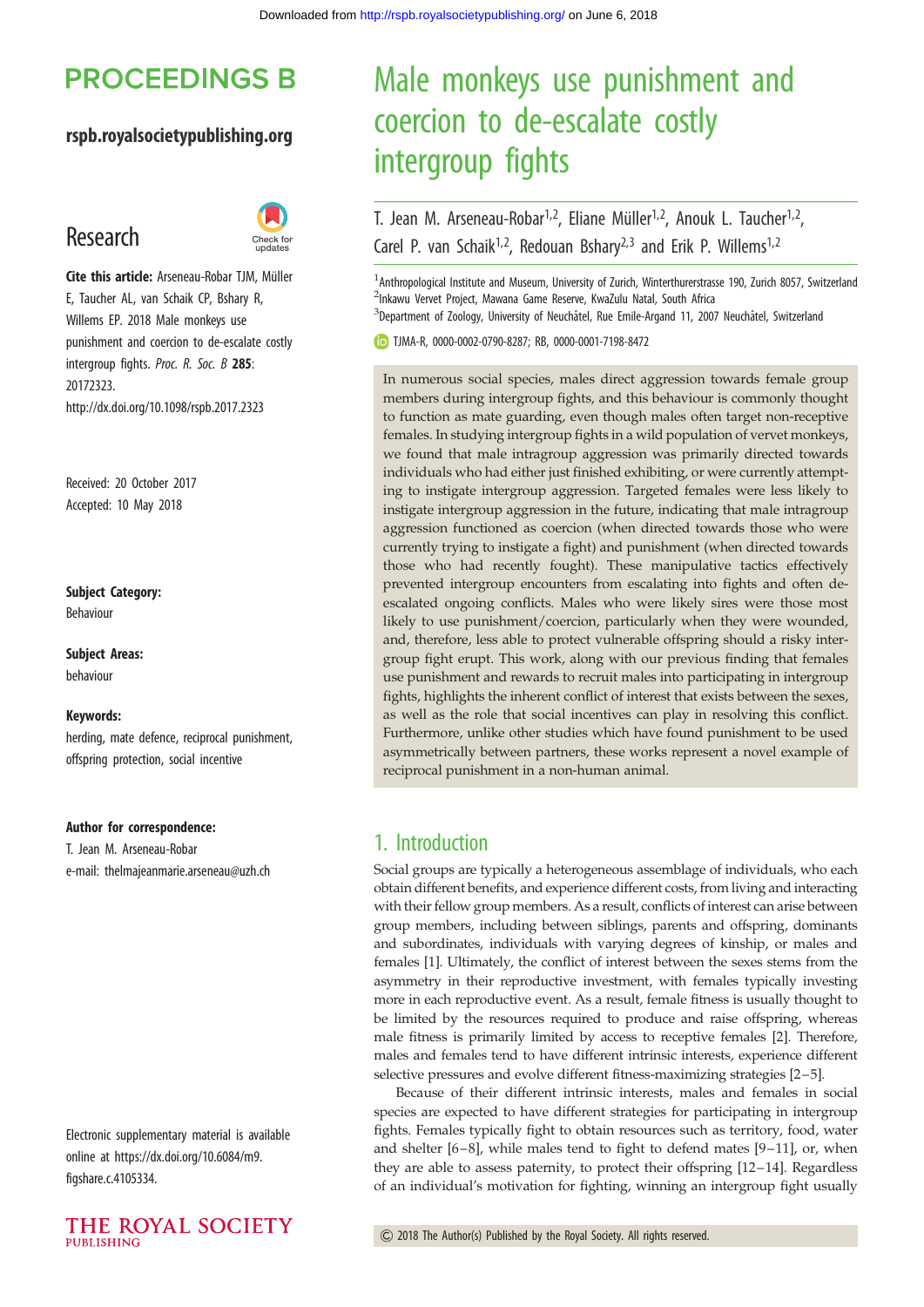<span id="page-1-0"></span>

|  |  |  |  |  |  | Table 1. Hypotheses and predictions for determining the function of male intragroup social interactions during intergroup fights in vervet monkeys. |  |  |  |  |  |  |  |  |  |  |  |  |  |  |
|--|--|--|--|--|--|-----------------------------------------------------------------------------------------------------------------------------------------------------|--|--|--|--|--|--|--|--|--|--|--|--|--|--|
|--|--|--|--|--|--|-----------------------------------------------------------------------------------------------------------------------------------------------------|--|--|--|--|--|--|--|--|--|--|--|--|--|--|

|                   | predictions               |                                                                                        |  |  |  |  |  |  |
|-------------------|---------------------------|----------------------------------------------------------------------------------------|--|--|--|--|--|--|
| mate defence      |                           | mating season when females are potentially receptive                                   |  |  |  |  |  |  |
|                   | target identity/behaviour | females who affiliate or mate with extra-group males                                   |  |  |  |  |  |  |
|                   | target behaviour after    | less likely to fraternize                                                              |  |  |  |  |  |  |
| social incentives |                           | summer season when conflicts of interest most likely to arise                          |  |  |  |  |  |  |
|                   | target identity/behaviour | aggression: any group member who instigates/participates in intergroup aggression      |  |  |  |  |  |  |
|                   |                           | grooming: any group member who does not instigate/participate in intergroup aggression |  |  |  |  |  |  |
|                   | target behaviour after    | does not instigate/participate in intergroup aggression                                |  |  |  |  |  |  |
|                   |                           | likely sires (especially if wounded) or prospecting males                              |  |  |  |  |  |  |

results in the defence of the contested area and the resources therein (e.g. food, water or shelter), at least in the short term. Because all group members have access to these resources, cooperative intergroup aggression often produces a public good [\[15,16](#page-6-0)]. For some group members, however, the costs associated with participating in, or even experiencing an intergroup fight, may outweigh the potential benefits associated with winning. For example, the risk of injury or death is a significant cost associated with intergroup fights [[17](#page-7-0)–[21\]](#page-7-0) and can prohibit members of the smaller sex from fighting [\[11](#page-6-0)[,22,23](#page-7-0)], or make the parents of vulnerable infants more averse to escalating intergroup encounters into fights than their group mates [\[13,14](#page-6-0),[24](#page-7-0)]. Consequently, group members may often disagree on when to fight, versus when to flee. Owing to such conflicts of interests, natural selection could favour the evolution of manipulative tactics that effectively influence the behaviour of group members.

Both theoretical models of  $n$ -player cooperation (i.e. cooperation in a group setting) and public goods experiments on humans in the laboratory often conclude that social incentives such as rewards, punishment or reputation effects can influence the behaviour of group members [\[15](#page-6-0)[,25](#page-7-0)–[30\]](#page-7-0). Thus, social incentives could theoretically be used to resolve conflicts of interest that arise between group members in the context of intergroup fights. Although there is evidence that non-human animals use social incentives in dyadic cooperation [\[31](#page-7-0)–[34](#page-7-0)], we know relatively little about the role that social incentives play in the production of public goods [[35\]](#page-7-0). However, there is recent evidence that social incentives, including the punishment of defectors and rewarding of cooperators, are used by female vervet monkeys (Chlorocebus aethiops pygerythrus) to increase the participation of male group members during intergroup fights when high-quality food resources are at stake [\[36](#page-7-0)]. Male vervet monkeys in the same population have also been observed to both aggress, and groom, their fellow group members during intergroup fights, and the goal of this study was to determine the function of these intragroup social interactions.

Male intragroup aggression during intergroup fights (hereafter 'male aggression') has always been interpreted as 'herding' behaviour, and is thought to serve a mate defence function, by preventing female group members from fraternizing with, or copulating with extra-group males [\[22,37](#page-7-0)–[40](#page-7-0)]. Male intragroup grooming during intergroup fights (hereafter 'male grooming') could function to decrease anxiety during this stressful situation [\[41,42](#page-7-0)]. Alternatively, male aggression and grooming may instead function as social incentives, just

as female aggression and grooming do. However, instead of promoting higher levels of participation, we hypothesize that male vervet monkeys use these social interactions to inhibit the aggressive participation of their fellow group members when an escalated intergroup fight would be costly. This may be the case when males are likely to have sired infants, or when they are using the intergroup encounter as an opportunity to assess dispersal opportunities (i.e. 'prospect').

Vervet monkeys live in multi-male multi-female groups, and although males are approximately 1.5 times larger than females, dimorphism is moderate enough that both sexes participate aggressively during intergroup fights [[14](#page-6-0),[43,44\]](#page-7-0). Infants who are less than a year old are those most likely to suffer fatal injuries during intergroup fights [[14,](#page-6-0)[18\]](#page-7-0), and both mothers and males who are likely to have sired infants appear to be sensitive to this risk [[14,](#page-6-0)[44\]](#page-7-0). However, females with infants benefit if their group wins access to valuable food resources that are limiting to female fitness; therefore, they often avoid the front line and leave the fighting to other group members to mitigate the risk posed to infants [[44\]](#page-7-0). Conversely, males who are likely to have sired infants tend to sit vigilant at the front line and only participate reactively/defensively if the opposing group's members are highly aggressive [[14](#page-6-0)]. Thus, males who are likely sires may benefit from preventing intergroup encounters from escalating, or from de-escalating ongoing conflicts. Additionally, non-escalated intergroup encounters also give males the chance to mingle and affiliate with members of the opposing group, assessing whether they might be able to successfully disperse [[14](#page-6-0),[45\]](#page-7-0).

The aim of this study was to determine the relative importance of the mate defence and social incentives functions of male intragroup aggression and/or grooming. To achieve this, we examine seasonality in the occurrence of these behaviours, who was targeted and the impact these social interactions had on their subsequent behaviour, and which males exhibited these behaviours (table 1). We first assess whether male intragroup aggression in this species functions as mate defence, as is purported in the literature. If this is the case, male aggression should be exhibited primarily during the mating season when females could be receptive and primarily target female group members who are affiliating or mating with extra-group males; targets should subsequently cease fraternizing with extra-group males (table 1). We then test the alternative hypothesis, which is that male intragroup aggression and/or grooming function as social incentives, and are used to de-escalate intergroup fights. If this is the

rspb.royalsocietypublishing.org

Proc. R. Soc. $\sigma$ 

285: 20172323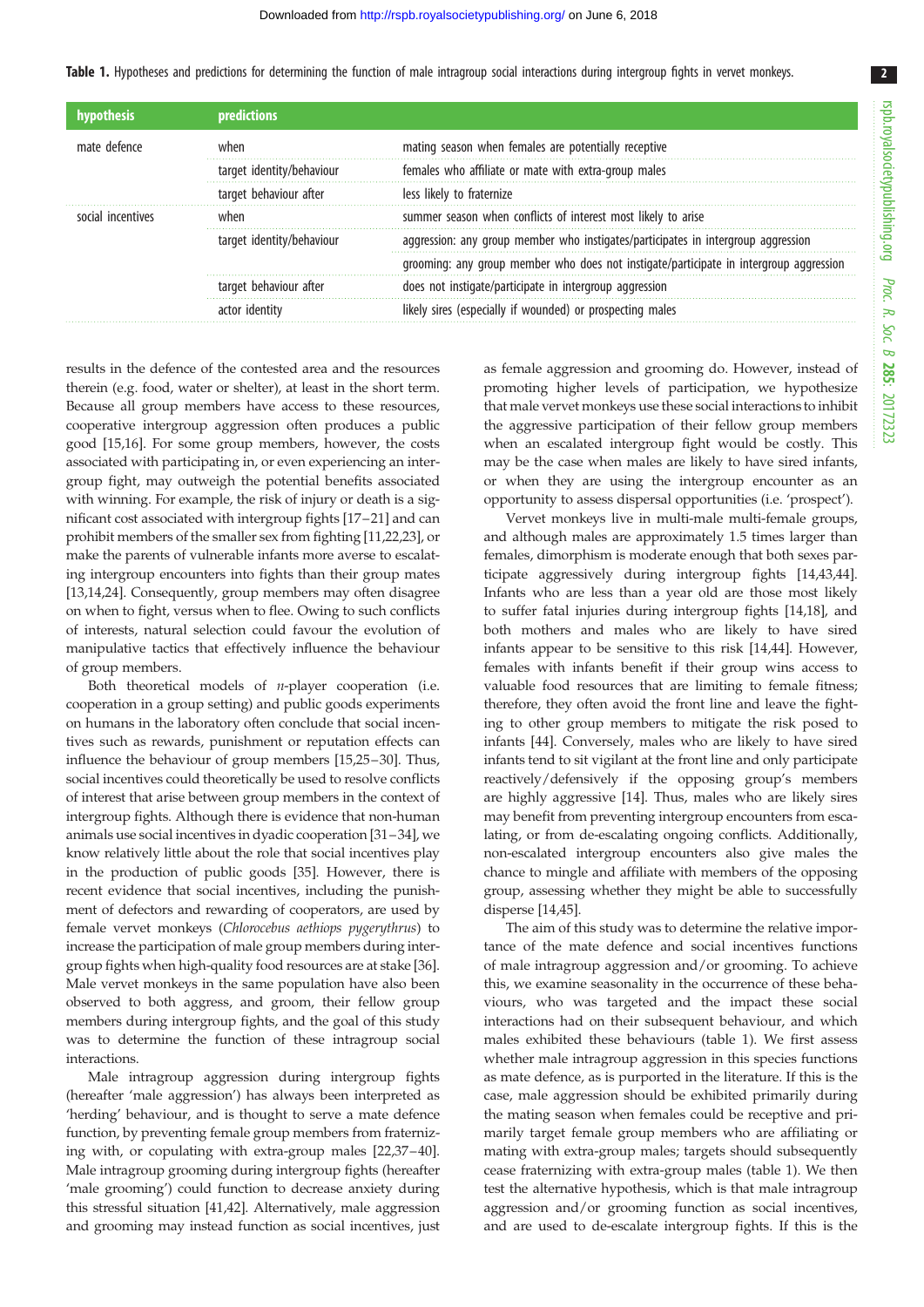3

case, these behaviours should primarily occur in the summer season as this is the time of year that valuable food resources are available such that conflicts of interest between the sexes are most pronounced, as well as when intergroup encounters last the longest and have calm periods which provide the best prospecting opportunities to males [\(table 1](#page-1-0)) [\[14](#page-6-0)[,44](#page-7-0)]. Male aggression should be directed towards group members who are trying to instigate intergroup aggression (i.e. to coerce them into behaving less aggressively), or individuals who have recently exhibited intergroup aggression (i.e. as a punishment for fighting) [\[46](#page-7-0),[47](#page-7-0)], and targets should be less likely to actively participate in the intergroup fight afterwards. Conversely, male grooming should be directed towards individuals who do not participate aggressively in the intergroup fight, and targets should continue to refrain from participating actively afterwards. If males de-escalate intergroup fights to increase prospecting opportunities, male aggression and/or grooming should be exhibited by males who are attempting to affiliate with members of the opposing group during the intergroup encounter. If males de-escalate intergroup fights to protect offspring, male aggression and/or grooming should be exhibited by males who are likely to have sired offspring, particularly if they themselves are wounded, and, therefore, less able to effectively defend vulnerable infants should the need arise.

We also compare male intragroup aggression and grooming to the observed patterns of punishment and rewards observed in females [\[36](#page-7-0)], to better understand how the conflict of interest among the sexes arises in this species, and how it is resolved. Thus, we examine the temporal co-occurrence of intragroup aggression and grooming in males and females.

## 2. Material and methods

#### (a) Subjects and study site

Data were collected on four groups of vervet monkeys at the Mawana Game Reserve (28°00' S, 31°12' E), South Africa, between January 2012 and February 2014. All animals were individually recognized, and each group contained one to seven adult males, five to 14 adult females, zero to seven subadults and 11–48 juveniles at any given time. There were 22 adult male and 36 adult female study animals in total. The adult members of the frequently encountered neighbouring groups were also recognized, but we did not collect detailed behavioural data on these groups. All data collection protocols were approved by the appropriate local authority, the Ezemvelo KZN Wildlife Board.

#### (b) Behavioural data

More than 11 000 h of behavioural data were collected, with researchers spending one to two full days with each group, each week. We calculated the proportion of matings that each male obtained in a given mating season, and classified males as likely sires if they had obtained greater than 20% of the matings in their group the previous mating season [\[14\]](#page-6-0). We classified males as being wounded if a visible wound had appeared within the last two weeks, as this was the average amount of time it took for wounds to heal (T.J.M. Arseneau-Robar 2012-2014, personal observation). Males were most likely to be wounded during the mating season (71% of  $n = 52$  cases).

Intergroup fights in our study population are characterized by episodes of intergroup aggression with pauses of 3–4 min in between [[36](#page-7-0)]. Because only a few group members were typically active at any given time, it was usually possible to record individual participation during intergroup encounters on an all-occurrence basis, with observers noting the time of all participation events, the participants and their behaviour [\[48\]](#page-7-0). However, when a larger proportion of the group was active, we only recorded the participation of adults and subadults. Participation could be non-aggressive, aggressive or affiliative (for further details on the classification of these behaviours, see the electronic supplementary material). Non-aggressive behaviours could be used to solicit support before initiating an act of intergroup aggression (hereafter, an 'aggressive episode'). For example, individuals attempting to instigate intergroup aggression typically began to approach the opposing group while making intense contact calls (hereafter, an 'instigating episode').

Males engaged in intragroup social interactions when the opposing group was nearby but no fights had yet broken out, as well as during escalated fights. For each act of male intragroup aggression and grooming we recorded the identity of the actor, as well as the targets. We then determined if the targets of male intragroup aggression and grooming were currently affiliating with extra-group males, attempting to instigate intergroup aggression, or had participated in the most recent aggressive episode (in the present intergroup fight). In some cases, it was not possible to confirm if the targeted individual was instigating intergroup aggression (i.e. if they were the one who made intense contact calls), or if they were only present at the front line. In such cases, targets were conservatively scored as not attempting to instigate intergroup aggression. We also determined if the target(s) subsequently attempted to instigate intergroup aggression or participated in the next aggressive episode (in the present intergroup fight). A video of male intragroup aggression, which occurred during a playback experiment, has been uploaded to Dryad [\(http://dx.doi.org/10.5061/dryad.9p5hm](http://dx.doi.org/10.5061/dryad.9p5hm)) [\[49\]](#page-7-0).

#### (c) Statistical analyses

We used generalized linear mixed models (GLMMs) to examine the seasonal variability in the occurrence of male intragroup aggression and grooming, and to test the impact that male characteristics had on their propensity to exhibit intragroup aggression (see the electronic supplementary material, for additional detail). We also used a GLMM to investigate the seasonal co-occurrence of male and female social incentives. The overall significance of each GLMM was assessed by comparing the final model to the null model (model including intercept and random effects only) using a likelihood ratio test.

Binomial tests were used to determine if certain group members were the targets of male aggression more often than would be expected. The expected values for different age/sex classes were the average availability of each class within the study groups. To assess whether male aggression functioned 'solely' as mate defence (i.e. was directed towards females who affiliated/ mated with extra-group males), we use a slightly conservative expected proportion of 0.95. Lastly, to assess whether male aggression functioned as a social incentive (i.e. targeted individuals who instigated/participated in intergroup aggression), we used the average proportion of group members that were typically active in a given act of intergroup aggression. We note that this is a conservative expected value as intergroup conflicts in this population were characterized by discrete acts of intergroup aggression with pauses in between where no one was behaving aggressively. Thus, at any given time, the proportion of the group that was participating aggressively in the intergroup conflict was often lower than the expected proportion that we use.

We used Wilcoxon signed-rank tests to examine the impact that male intragroup aggression had on the behaviour of target females. This included comparing the proportion of cases in which each female was targeted that she had either been attempting to instigate intergroup aggression or had participated in the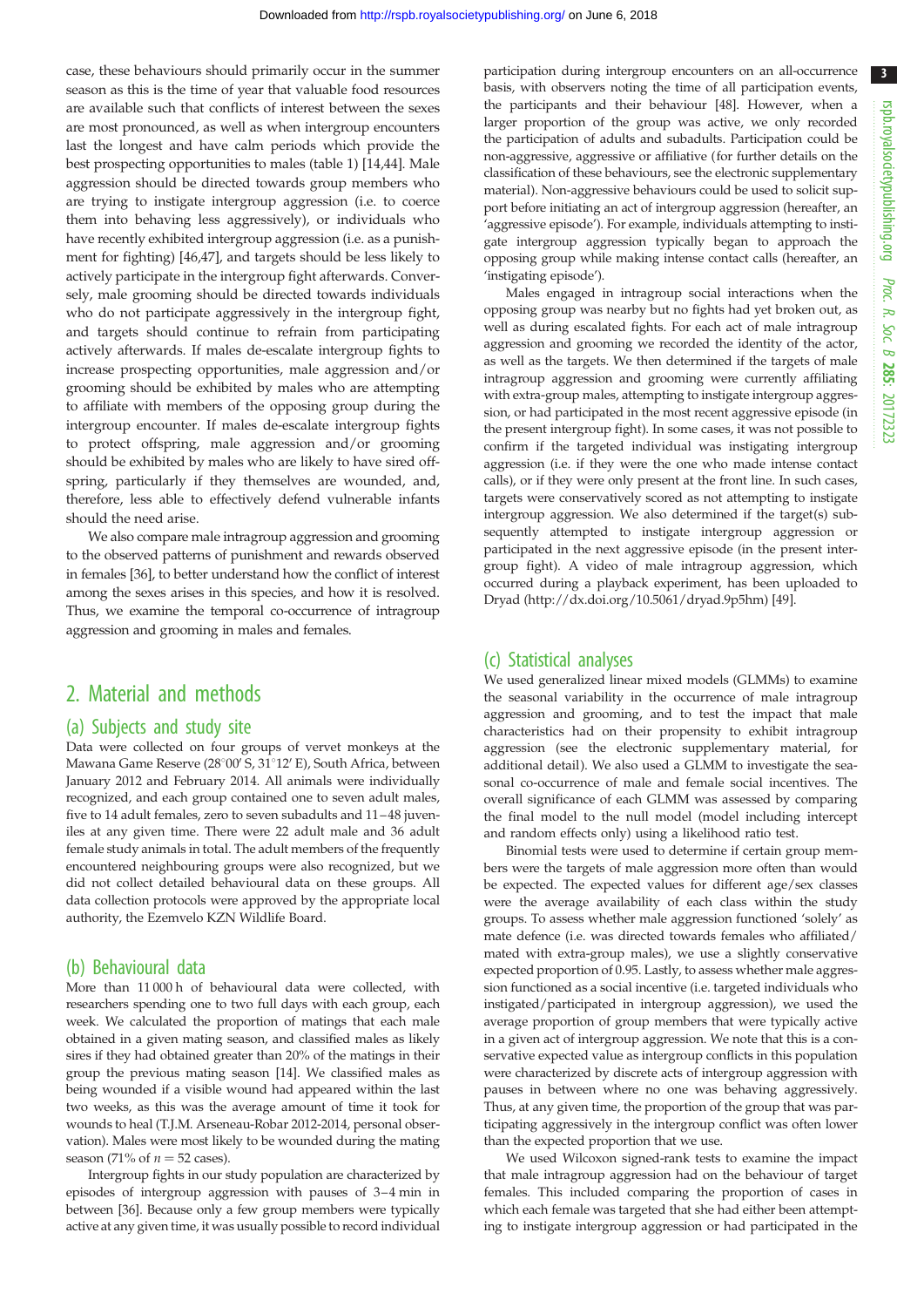4

most recent aggressive episode, to the proportion of cases in which she participated in either an instigating episode or an aggressive episode following male aggression. It also included comparing the likelihood that targeted females participated aggressively following male aggression to their baseline likelihood of participating in two consecutive aggressive/instigating episodes (see the electronic supplementary material for additional detail). Note that targeted juveniles are not included in these analyses.

A Fisher's exact test was used to compare the likelihood that an intergroup encounter escalated into an intergroup fight if males did versus did not exhibit intragroup aggression when the two groups were nearby, but not yet fighting. The latency to escalation following male aggression was compared to the typical latency it took for intergroup fights to erupt after a female exhibited instigating behaviour using a Wilcoxon rank-sum test. A Wilcoxon signed-rank test was used to determine if intergroup fights were more likely to end after acts of male aggression that occurred during ongoing intergroup fights than would be expected. Here, we control for the latency between the onset of the intergroup fight and each act of male aggression, and determined how long intergroup fights typically continued past this point (see the electronic supplementary material, for additional detail). Because male grooming was observed very rarely, we were unable to conduct a formal statistical test on the behaviour of targets before versus after grooming. Therefore, we present only summary statistics in discussing the function of male grooming. In all analyses,  $\alpha$  was set at 0.05, but we also discuss statistical trends (0.05  $\lt p \lt$ 0.10). All statistical analyses were conducted in R [v. 3.0.3, [50](#page-7-0)] and we used the lme4 package [v. 1.1–4, [51](#page-7-0)] to fit the GLMM models.

## 3. Results

We observed more than 400 intergroup encounters and approximately half of these ( $n = 236$ ) escalated into intergroup fights, which could last for up to 8 h (mean  $+ s.d. = 45 + 55$  min, range  $= 1-475$  min). Male intragroup aggression during intergroup encounters was only observed 41 times during the 2 year study period. Targets could be another adult male  $(n = 4)$ , one or more adult females  $(n = 18)$ , a female and a juvenile ( $n = 12$ ), or a juvenile ( $n = 7$ ). Importantly, the four acts of male–male intragroup aggression did not occur at the front line or appear to be related to the intergroup encounter. Instead, all were cases that occurred during periods when a subordinate male was challenging the dominant male, and hence appeared to be acts of male competition that merely happened to occur during intergroup fights. Therefore, these acts of male–male aggression are not considered further (i.e. our analyses are based on  $n = 37$  acts of male intragroup aggression). Females were significantly more likely to be targeted than would be expected given their availability (binomial test:  $n =$ 30 out of 37 cases, expected proportion  $= 0.24$ ,  $p < 0.001$ , 95% confidence interval (CI) =  $0.67-0.92$ ), while juveniles were targeted as frequently as would be expected (binomial test:  $n = 19$  out of 37 cases, expected proportion = 0.60,  $p = 0.32$ , 95%  $CI = 0.35-0.68$ , given the composition of the study groups. Male intragroup grooming was even rarer than male intragroup aggression, with only 12 cases observed during the study period; in all cases, the target was an adult female.

#### (a) Male intragroup aggression as mate defence

We found that male aggression was no more likely to occur during intergroup encounters that took place in the mating season than at other times of the year (GLMM:  $b \pm s.e.$  = 0.12  $\pm$  0.59,  $z = 0.20$ ,  $p = 0.841$ ; electronic supplementary



Figure 1. Proportion of observed cases of male aggression during intergroup fights ( $n = 37$ ) in which the targeted individual(s) were affiliating with (black) versus behaving aggressively towards (grey) members of the opposing group. Light grey signifies cases where the targeted individual had recently exhibited intergroup aggression; dark grey signifies cases where the targeted individual was currently trying to instigate intergroup aggression. The behaviour of the targeted individual was unconfirmed in  $n = 7$  cases (white).

material, table S1). Although females were often targeted, males did not exclusively direct aggression towards these potential mates (binomial test:  $n = 30$  out of 37 cases, expected proportion = 0.95,  $p = 0.002$ , 95% CI = 0.67-0.92). Furthermore, in only two cases was male aggression directed towards female group members who behaved affiliatively with an extra-group male (figure 1). In both cases, the targeted female ceased affiliating and did not fraternize with the extra-group male for the rest of the intergroup encounter. Therefore, 5% (95% CI =  $0-14%$ ) of observations were in line with the expectations of the mate defence hypothesis ([table 1\)](#page-1-0). It is also notable that we observed females behaving affiliatively towards extra-group males in 7% of intergroup encounters ( $n = 345$ ). Under the mate defence hypothesis, we might expect males to direct aggression towards these affiliating females in the vast majority of such occasions, yet the observed proportion of 0.08 is significantly lower than even a highly conservative expected probability of male aggression in 50% of the cases of female fraternization (binomial test:  $n = 2$  out of 24, expected proportion = 0.5,  $p < 0.001$ , 95% CI = 0-0.21).

#### (b) Male intragroup aggression as a social incentive

Male aggression was most likely to occur in the summer season (GLMM:  $b \pm s.e. = 5.19 \pm 2.12$ ,  $z = 2.45$ ,  $p = 0.014$ ; electronic supplementary material, table S1), which is the time of year that high-quality fruits were abundant and females were most active in intergroup fights. In 76% of cases, male aggression targeted individuals who were behaving aggressively towards the opposing group (figure 1). This propensity to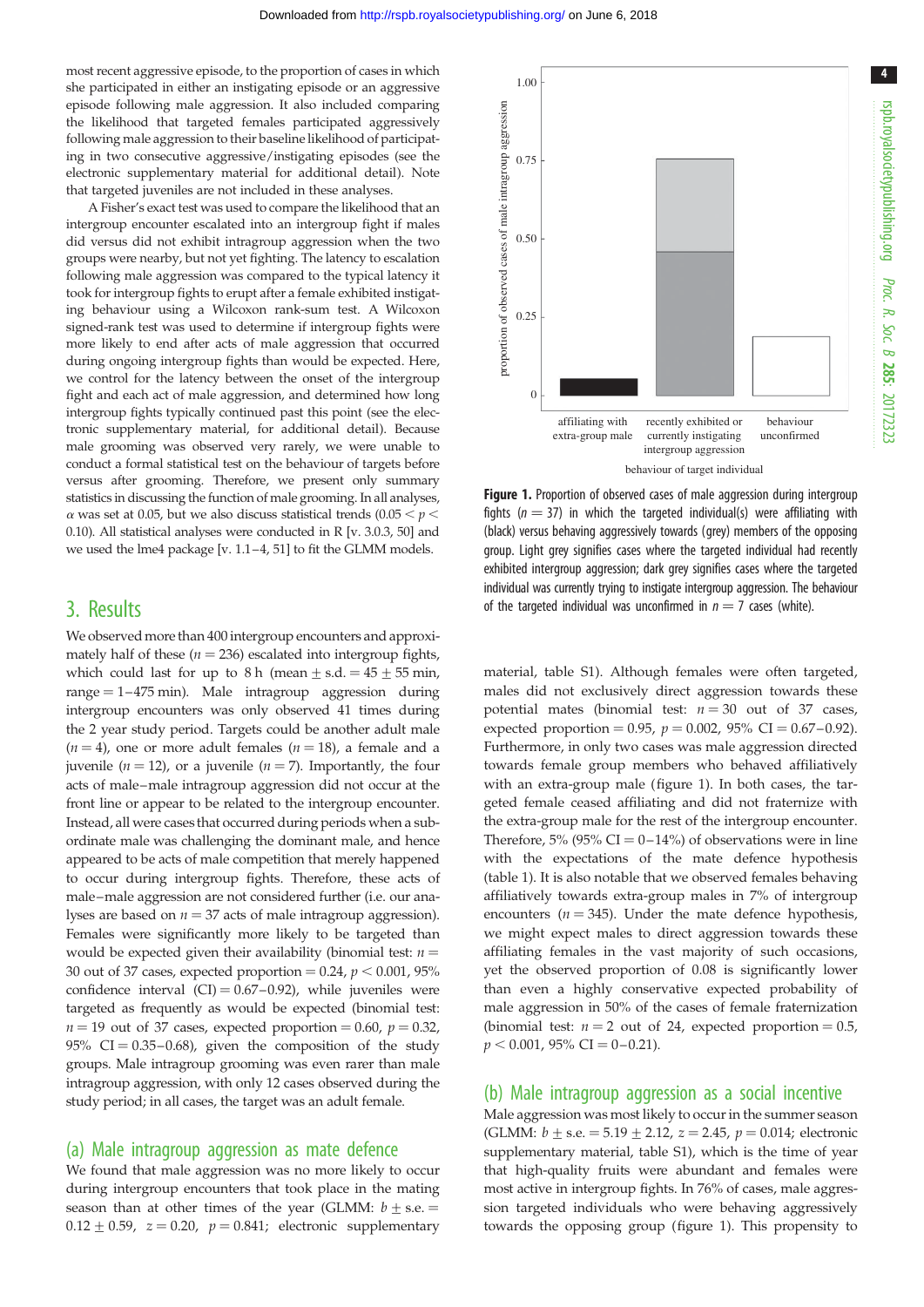

Figure 2. (a) The proportion of cases in which targeted females either participated in an episode of intergroup aggression, or attempted to instigate intergroup aggression, before versus after receiving intragroup aggression from a male group member (note that each dot represents one female in the population ( $n = 16$  females)). (b) The participation of targeted females after receiving intragroup aggression versus their baseline likelihood of participating in two consecutive instigating/aggressive episodes, as determined by their typical participation in the absence of male intragroup aggression ( $n =$ 15 females).

target aggressive participants appears to be highly selective, given that, on average, only 6% of group members typically participated in any given act of intergroup aggression (binomial test:  $n = 28$  out of 37 cases, expected proportion = 0.06,  $p < 0.001$ , 95% CI = 0.62–0.89). The adult females who were targeted ( $n = 16$  females each targeted one to seven times; total number of target events  $= 44$ ) were significantly less likely to attempt to instigate aggression, or participate in the next aggressive episode after they were attacked (Wilcoxon signed-rank test:  $v = 105$ ,  $n = 16$  females,  $p < 0.001$ ,  $r = -0.83$ ; figure 2a). This impact on female behaviour appears biologically meaningful, as targeted females were also less likely to

participate in subsequent instigating/aggressive episodes than would be expected, given their individual baseline levels (Wilcoxon signed-rank test:  $v = 7$ ,  $n = 15$  females,  $p =$ 0.003,  $r = -0.77$ ; figure 2b). Thus, 76% (95% CI = 62–89%) of observations were in line with the expectations of the social incentive hypothesis [\(table 1\)](#page-1-0).

When male aggression was exhibited prior to the onset of any intergroup aggression (i.e. the two groups were near each other, but not yet fighting), the intergroup encounter was less likely to escalate than if no male aggression had occurred  $(n = 314$  intergroup encounters, Fisher's exact test:  $p =$ 0.005). Furthermore, in the three cases where an intergroup fight eventually erupted, this did not occur for over an hour (range: 67-73 min), which is significantly longer than it typically took intergroup fights to erupt after a female exhibited escalating behaviour (median latency: 7.5 min.; Wilcoxon rank-sum test:  $w = 72$ ,  $n = 22$ ,  $p = 0.002$ ,  $r = -0.65$ ). When male aggression was used during an escalated intergroup fight, it de-escalated the fight in half of all cases. When we control for the time into the intergroup fight that acts of male aggression occurred, there was a non-significant tendency for intergroup fights to end sooner than would be expected, given how long intergroup fights typically continued past that point in the absence of male aggression (Wilcoxon signed-rank test:  $v = 139$ ,  $n = 19$ ,  $p = 0.077$ ,  $r = -0.40$ ).

Of the 15 individual males who exhibited intragroup aggression during intergroup fights (six in group A, five in group B, three in group C and one in group D), 12 were adult males and three were subadult males who had not yet emigrated from their natal group. Among adult males, those most likely to exhibit male aggression were males who were likely to have sired offspring, particularly if they were wounded (GLMM: healthy likely sire  $b \pm s.e. = 1.42 \pm$ 0.65,  $z = 2.18$ ,  $p = 0.030$ ; wounded likely sire  $b \pm s.e.$  $2.55 \pm 0.76$ ,  $z = 3.35$ ,  $p = 0.001$ ; electronic supplementary material, table S2). In the majority of cases, this male was a likely sire in his current group ( $n = 24$  out of 32 cases in which actor was an adult male), but in an additional three cases, the male may have been a likely sire in the opposing group given his residency in that group the previous mating season. The effect of being wounded appears to be additive to that of being a likely sire, because males who were wounded but were not likely sires were no more likely to exhibit male aggression than males in the reference category (males who were not wounded, likely sires or prospecting) (GLMM:  $b +$ s.e. = 0.83 + 1.16,  $z = 0.72$ ,  $p = 0.473$ ; electronic supplementary material, table S2). In fact, males who were wounded when they exhibited male aggression were always likely sires, or in one case, potentially a sire in the opposing group. Interestingly, all of the observed cases of male aggression by a wounded male occurred during the mating season. Therefore, although we did not detect a significant mating season effect in the occurrence of male aggression (electronic supplementary material, table S1), any apparent mating season effect probably arises because of the increased rates of wounding during this period.

Although males who were prospecting were not significantly more likely to exhibit male aggression than males in the reference category (GLMM:  $b \pm s.e. = 2.06 \pm 1.20$ ,  $z =$ 1.72,  $p = 0.085$ ; electronic supplementary material, table S2), some cases of male aggression may have served a conflict de-escalating function for prospecting males, as we found a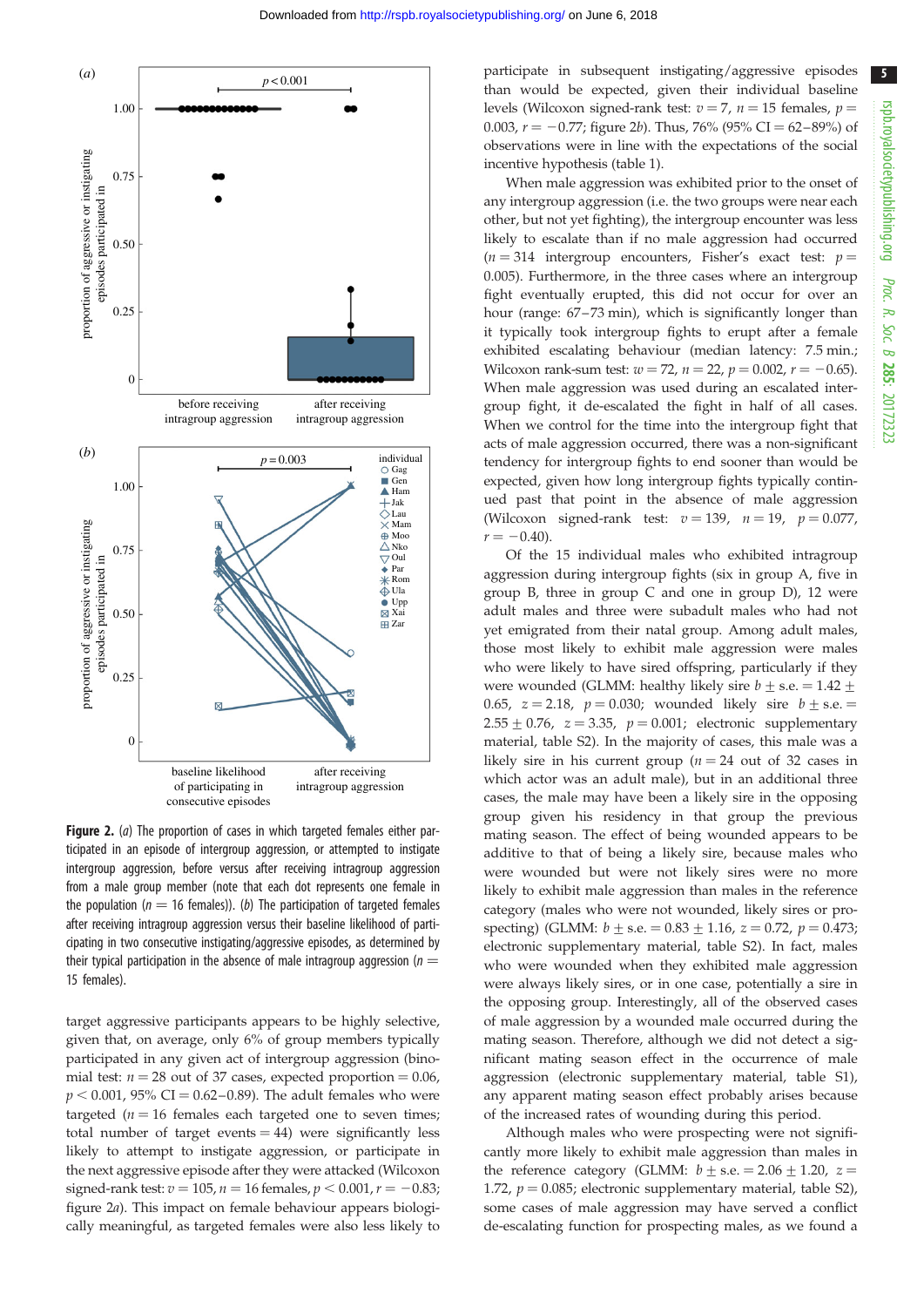6

non-significant trend. In particular, de-escalating intergroup fights to protect prospecting opportunities may be an important strategy for subadult males in this population. Although we observed subadult males attempting to prospect in 6% of intergroup encounters ( $n = 345$ ), prospecting was only successful (i.e. being tolerated by the neighbouring group for more than 5 min) in  $3\%$  ( $n = 12$  intergroup encounters). Subadult males appear to make the most of these rare opportunities as, in all cases in which the actor was a subadult male  $(n = 5)$ , they exhibited male aggression when the intergroup encounter presented a particularly good prospecting opportunity (i.e. they were tolerated by the neighbouring group for  $>$  30 min).

#### (c) Male intragroup grooming

We detected no seasonal variability in the occurrence of male grooming during intergroup fights (electronic supplementary material, table S1). Only three males were observed to exhibit this behaviour and the majority of cases were from a single individual ( $n = 9$  out of 12 cases). There was no clear pattern in the identity of the individuals exhibiting male grooming ( $n = 7$ ) cases by likely sires,  $n = 5$  by unlikely sires), or the behaviour of the individuals targeted either before ( $n = 6$  participated in/instigated intergroup aggression) or after being groomed  $(n = 3$  participated in/instigated intergroup aggression).

#### (d) Comparing male and female social incentives

Just as female social incentives were more likely to be used in the summer season when fruits were most abundant [\[36](#page-7-0)], males were also more likely to exhibit male aggression in the summer season (electronic supplementary material, table S1). As a result, there was a significant positive relationship between the monthly occurrence of male and female social incentives (GLMM:  $b \pm s.e. = 1.680 \pm 0.631$ ,  $z = 2.662$ ,  $p = 0.008$ ). Of the 26 separate intergroup encounters in which male aggression was observed, females also employed social incentives in eight ( $\sim$ 30%).

### 4. Discussion

The goal of this study was to investigate the function of male intragroup aggression and grooming during intergroup encounters in vervet monkeys. Our findings suggest that male aggression can function as both mate defence and as a social incentive in this species, although the latter is far more common. Male aggression appears to coerce individuals who were currently trying to escalate intergroup encounters into decreasing their level of activity, as they were less likely to attempt to instigate intergroup aggression afterwards or participate aggressively if other group members escalated an intergroup fight. When directed towards individuals who had recently exhibited intergroup aggression, male aggression functioned as punishment, effectively decreasing the likelihood that targeted individuals instigated or participated in intergroup aggression in the future [\[46,47\]](#page-7-0). This observed decrease is biologically meaningful, as females were less likely to participate after being coerced/punished than would be expected, given individual baseline levels. In many cases, these manipulative tactics de-escalated the entire intergroup interaction.

Males who were likely sires were those most likely to use punishment and coercion, particularly when they were wounded, suggesting that likely sires try to de-escalate the situation when an escalated fight would pose a risk to offspring. The wounds that males suffered were often severe and, as a result, wounded males may have been unable to defend an infant should the need arise. Subadult males may also use manipulative tactics when an escalated intergroup fight would disrupt a valuable prospecting opportunity. In addition to providing males the chance to assess the composition (i.e. number of potential mates and number of potential rival males) of the neighbouring group, calm periods during intergroup encounters also allowed males to mingle with the members of the opposing group. The extent to which females tolerate prospectors, or even affiliate with them, and the amount of aggression prospectors receive from males in the opposing group, probably allow prospecting males to gauge how easily they might integrate into the group if they did disperse [\[45](#page-7-0)]. Furthermore, prospecting during intergroup encounters may be less risky than prospecting alone because subadult males often receive support from their group members if attacked.

These findings provide novel evidence that mate defence is not always the sole, or even predominant function of male intragroup aggression during intergroup fights, as had previously been assumed [[22](#page-7-0),[37](#page-7-0),[52](#page-7-0),[53](#page-7-0)]. The punishment/coercion function that we propose may also be an important motivator of male intragroup aggression in other species where intergroup fights are perceived as costly to males. This may be the case when there is a risk of attacks on infants during intergroup fights [[18,54](#page-7-0)–[59\]](#page-7-0), or when males use intergroup encounters to assess dispersal opportunities [\[10](#page-6-0)[,40,43,45,60](#page-7-0)–[63\]](#page-7-0). To determine if male aggression functions as mate defence or to manipulate the aggressive outgroup behaviours of the targeted group member, it is critical that future studies document the behaviour of the targeted individual(s), both before and after receiving male aggression.

We did not find any strong evidence that male intragroup grooming functioned to manipulate the behaviour of group members. When aggressive conflicts arise within social groups, the participants can engage in post-conflict affiliation, either with the individual they had the conflict with, or with other group members. Such post-conflict affiliation may decrease stress levels by decreasing the heart rates of the affiliating individuals, reconcile relationships, or console and calm the targets of aggression [\[41](#page-7-0)[,64](#page-8-0)–[66\]](#page-8-0). Grooming could similarly be used to relieve stress in the intergroup conflict context. In contrast to our current finding, our previous work on the same study population indicated that females use grooming to reward males who have recently participated in an intergroup fight [[36\]](#page-7-0). If social incentives evolved by hijacking a pre-existing stress response, the lack of a male reward system may arise because the necessary associations are difficult to learn [[47\]](#page-7-0). In the female reward system, females groom males who have recently participated in the intergroup fight; as such, grooming takes place shortly following active participation in intergroup aggression. Conversely, if a male reward system did evolve, we would expect males to groom (i.e. reward) females who were not actively involved in the intergroup fight. Thus, females would have to learn to associate male grooming with their inactivity. This association is probably more difficult to make.

Because male and female vervet monkeys experience very different costs and benefits from participating in intergroup fights [\[14](#page-6-0)[,44](#page-7-0)[,67](#page-8-0)], they probably disagree on when to fight versus when to avoid engaging in intergroup aggression. This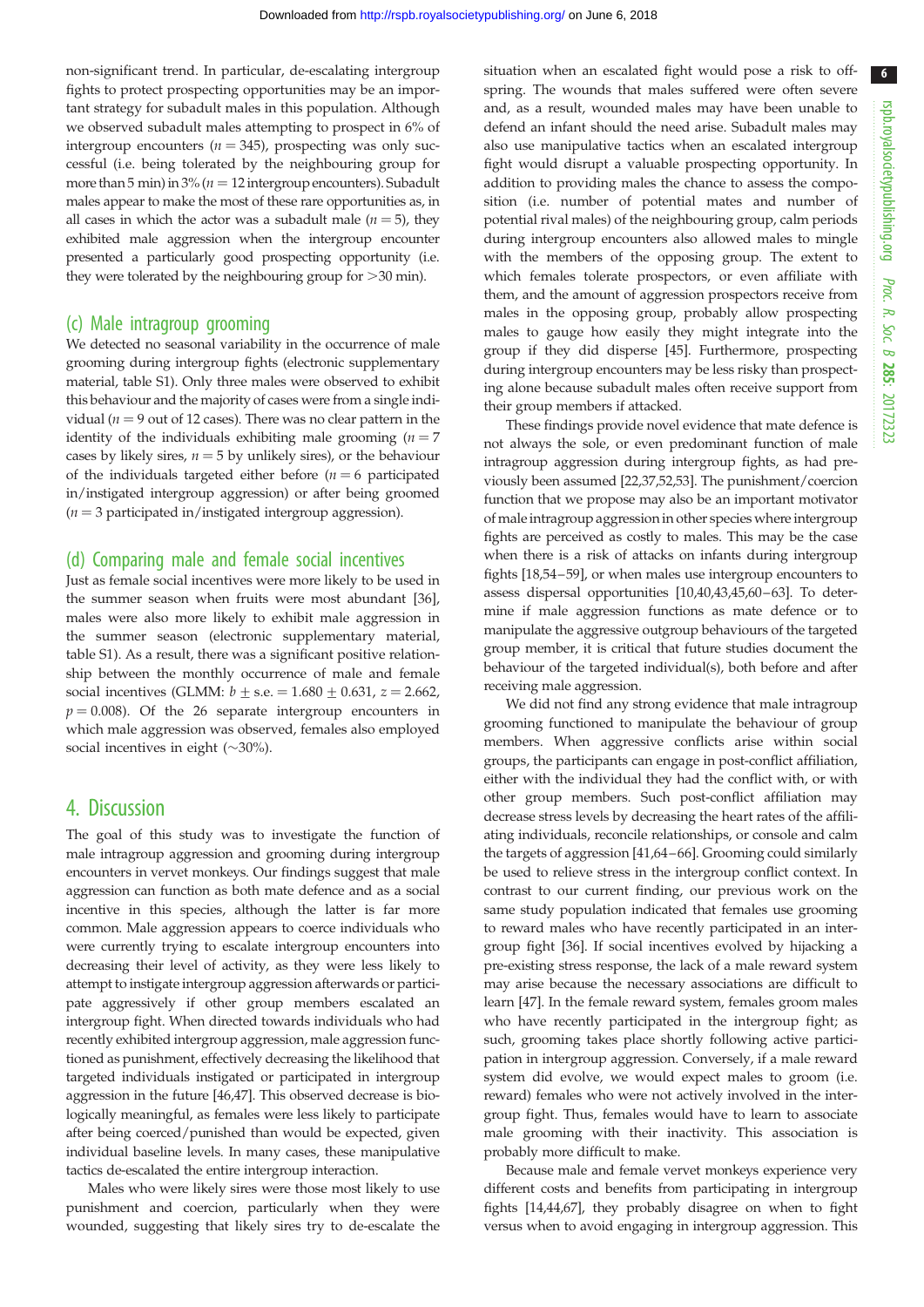<span id="page-6-0"></span>conflict of interest is most pronounced during the summer season, when females have much to gain from winning access to high-quality food resources, and are, therefore, more likely to instigate intergroup fights that males perceive as costly [\[36,44](#page-7-0)]. Conflicts of interest have severe consequences for group-level cooperation in this context; females use punishment and rewards to promote more effective group-level cooperation [\[36](#page-7-0)], while males use punishment and coercion to inhibit group members from fighting, which stifles group-level cooperation. The reciprocal punishment exhibited in vervet monkeys differs from the punishment that has been observed in a dyadic setting (i.e. cooperation between two partners), where only the larger partner punishes the smaller partner (i.e. punishment is asymmetric) [\[31](#page-7-0)–[34](#page-7-0)]. Because the risk of retaliation by the target represents an additional cost to punishing, punishment is thought to be more likely to evolve when there are power asymmetries between individuals [[46,47](#page-7-0)]. Given their larger size, it is not that surprising that male vervet monkeys are able to punish females. However, females face a significant risk of injury if a male retaliates when punished, and females often use coalitions to mitigate this risk and tip the balance of power in their favour [\[36](#page-7-0)]. Because coalitions cannot be used to undermine the power held by larger, stronger or higher-ranking individuals when cooperation takes place in a dyadic setting, it is not possible to create an asymmetry in numbers. As a result, reciprocal punishment may be less likely to evolve in a dyadic setting than in a group setting where cooperation takes place among multiple players.

Social life is rife with conflicts of interest, and these conflicts probably have consequences for group-level cooperation in a number of cooperative contexts, including intergroup conflict. In humans, a number of strategies are used to manipulate the participation of group members in primitive warfare, including punishment, coercion, ostracism, rewards and prestige [[68](#page-8-0)–[71](#page-8-0)]. However, we currently understand little of the strategies that other group-living animals use to resolve the conflicts of interest that arise during n-player cooperative activities. In vervet monkeys, the observed intra- and inter-individual variability in participation indicates that males and females experience very different costs and benefits from participating in intergroup fights [14,[44,](#page-7-0)[67\]](#page-8-0). These differences probably create selective pressure for the evolution of manipulative tactics. In this study, as well as in our previous work, we demonstrate that both male and female vervet monkeys use social incentives to resolve these conflicts of interest [\[36](#page-7-0)]. We have also tried to examine the real-world conditions that have promoted the evolution of these manipulative tactics by examining the social and ecological conditions in which both male and female social incentives are used [[36](#page-7-0)]. We thereby hope to provide important and novel insight into the role that social incentives can play in the evolution and maintenance of group-level cooperation in non-human animals.

Ethics. All data collection protocols were approved by the Ezemvelo KZN Wildlife Board in South Africa.

Data accessibility. The datasets supporting this article have been deposited in Dryad, as has a video of male intragroup aggression (which took place during a playback experiment) ([http://dx.doi.org/10.](http://dx.doi.org/10.5061/dryad.9p5hm) [5061/dryad.9p5hm\)](http://dx.doi.org/10.5061/dryad.9p5hm) [[49\]](#page-7-0).

Authors' contributions. T.J.M.A.-R., C.v.S. and E.P.W. conceived the study. T.J.M.A.-R., E.M. and A.L.T. collected the data. T.J.M.A.-R., E.M. and A.L.T. analysed the data. All the authors wrote the paper.

Competing interests. We declare we have no competing interests.

Funding. The study was supported by Swiss National Science Foundation (Sinergia grant CRS133\_133040), Claraz-Stiftung and University of Zurich Forschungskredit.

Acknowledgements. We thank two referees for their constructive feedback on the manuscript. We are grateful to K. and E. van der Walt for permission to conduct the study at the Mawana Game Reserve and A. Driescher for support in the field. We thank E. van de Waal, C. Borgeaud, S. Mercier, and all the other students and research assistants who helped with data collection.

## **References**

- 1. Huntingford FA, Turner, AK. 1987 Animal conflict, p. 448. New York, NY: Chapman and Hall.
- 2. Trivers RL. 1972 Parental investment and sexual selection. In Sexual selection and the descent of man (ed. B Campbell), pp. 136– 179. Chicago, IL: Aldine Publishing Company.
- 3. Smuts BB, Smuts RW. 1993 Male aggression and sexual coercion of females in nonhuman primates and other mammals: evidence and theoretical implications. Adv. Study Behav.  $22$ ,  $1-63$ . ([doi:10.](http://dx.doi.org/10.1016/S0065-3454(08)60404-0) [1016/S0065-3454\(08\)60404-0\)](http://dx.doi.org/10.1016/S0065-3454(08)60404-0)
- 4. Muller MN, Wrangham R. 2009 Sexual coercion in primates and humans: an evolutionary perspective on male aggression against females, p. 496. Cambridge, MA: Harvard University Press.
- 5. Fashing PJ. 2001 Male and female strategies during intergroup encounters in querezas (Colobus guereza): evidence for resource defense mediated through males and a comparison with other primates. Behav. Ecol. Sociobiol. 50, 219 – 230. [\(doi:10.1007/s002650100358\)](http://dx.doi.org/10.1007/s002650100358)
- 6. Boydston EE, Morelli TL, Holekamp KE. 2001 Sex differences in territorial behavior exhibited by the

spotted hyena (Hyaenidae, Crocuta crocuta). Ethology 107, 369– 385. ([doi:10.1046/j.1439-0310.](http://dx.doi.org/10.1046/j.1439-0310.2001.00672.x) [2001.00672.x\)](http://dx.doi.org/10.1046/j.1439-0310.2001.00672.x)

- 7. Nunn CL, Deaner RO. 2004 Patterns of participation and free riding in territorial conflicts among ringtailed lemurs (Lemur catta). Behav. Ecol. Sociobiol. 57, 50-61. [\(doi:10.1007/s00265-004-](http://dx.doi.org/10.1007/s00265-004-0830-5) [0830-5](http://dx.doi.org/10.1007/s00265-004-0830-5))
- 8. Zhao Q, Tan CL. 2010 Inter-unit contests within a provisioned troop of Sichuan snub-nosed monkeys (Rhinopithecus roxellana) in the Qinling Mountains, China. Am. J. Primatol. 73, 262– 269. [\(doi:10.1002/](http://dx.doi.org/10.1002/ajp.20892) [ajp.20892\)](http://dx.doi.org/10.1002/ajp.20892)
- 9. Kitchen DM, Cheney DL, Seyfarth RM. 2004 Factors mediating inter-group encounters in savannah baboons (Papio cynocephalus ursinus). Behaviour 141, 197 – 218. [\(doi:10.1163/1568539043](http://dx.doi.org/10.1163/156853904322890816) [22890816\)](http://dx.doi.org/10.1163/156853904322890816)
- 10. Majolo B, Ventura R, Koyama NF. 2005 Sex, rank and age differences in the Japanese macaque (Macaca fuscata yakui) participation in inter-group encounters. Ethology 111, 455 – 468. [\(doi:10.1111/j.](http://dx.doi.org/10.1111/j.1439-0310.2005.01087.x) [1439-0310.2005.01087.x\)](http://dx.doi.org/10.1111/j.1439-0310.2005.01087.x)
- 11. Koch F, Signer J, Kappeler PM, Fichtel C. 2016 Intergroup encounters in Verreaux's sifakas (Propithecus verreauxi): who fights and why? Behav. Ecol. Sociobiol. 70, 797–808. [\(doi:10.1007/s00265-016-2105-3\)](http://dx.doi.org/10.1007/s00265-016-2105-3)
- 12. Grinnell J, Packer C, Pusey AE. 1995 Cooperation in male lions: kinship, reciprocity or mutualism? Anim. Behav. 49, 95– 105. ([doi:10.1016/0003-](http://dx.doi.org/10.1016/0003-3472(95)80157-X) [3472\(95\)80157-X](http://dx.doi.org/10.1016/0003-3472(95)80157-X))
- 13. Wich SA, Assink PR, Sterck EHM. 2004 Thomas langurs (Presbytis thomasi) discriminate between calls of young solitary versus older group-living males: a factor in avoiding infanticide? Behaviour 141, 41-51. [\(doi:10.2307/4536111\)](http://dx.doi.org/10.2307/4536111)
- 14. Arseneau TJM, Taucher A, Van Schaik CP, Willems EP. 2015 Male monkeys fight in between-group conflicts as protective parents and reluctant recruits. Anim. Behav. 110, 39 – 50. ([doi:10.1016/j.anbehav.](http://dx.doi.org/10.1016/j.anbehav.2015.09.006) [2015.09.006](http://dx.doi.org/10.1016/j.anbehav.2015.09.006))
- 15. Olson M. 1965 The logic of collective action: public goods and the theory of groups. Cambridge, MA: Harvard University Press.
- 16. Willems EP, Arseneau TJM, Schleuning X, van Schaik CP. 2015 Communal range defence in primates as a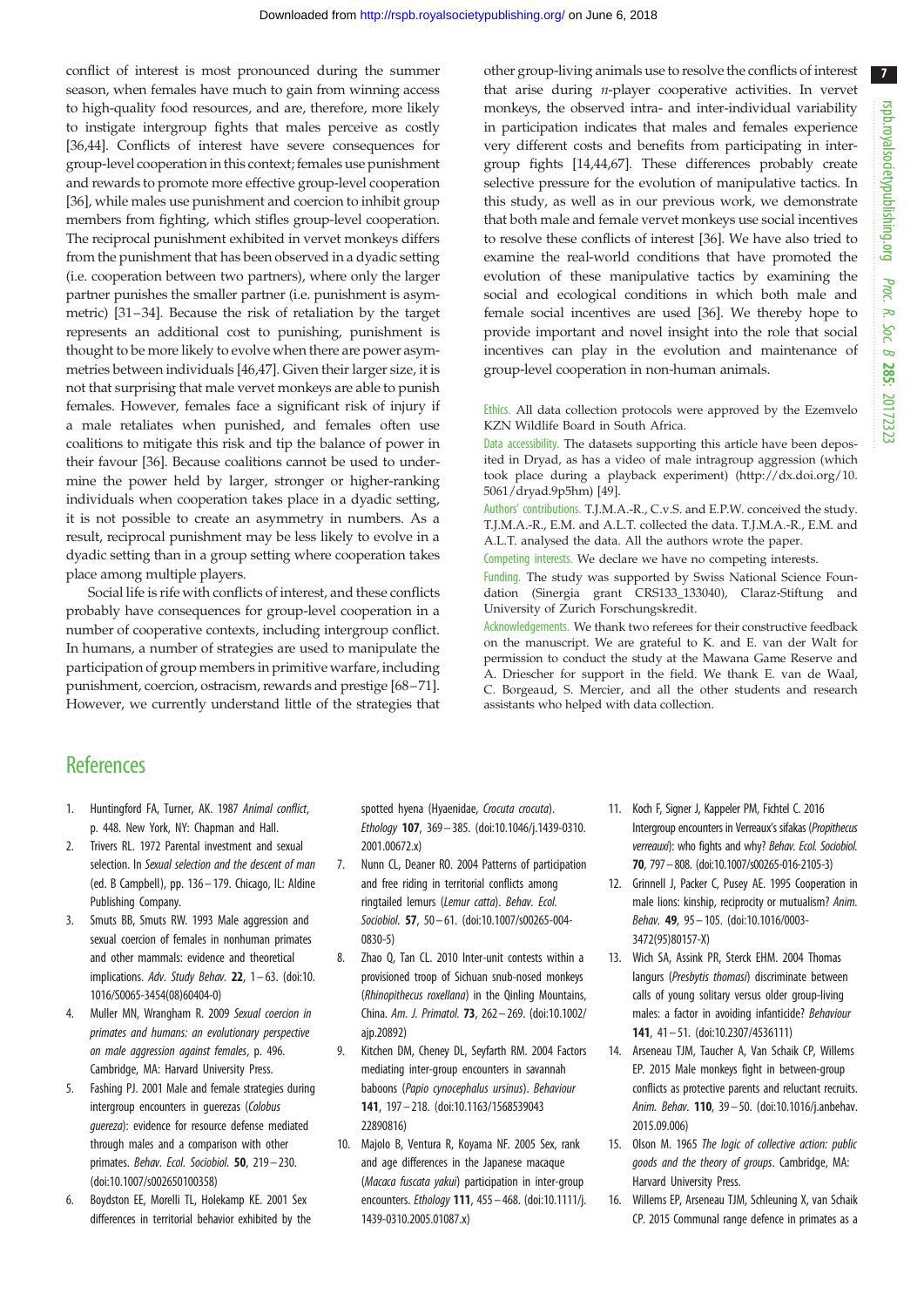<span id="page-7-0"></span>public goods dilemma. Phil. Trans. R. Soc. B 370. [\(doi:10.1098/rstb.2015.0003\)](http://dx.doi.org/10.1098/rstb.2015.0003)

- 17. Cant MA, Otali E, Mwanguhya F. 2002 Fighting and mating between groups in a cooperatively breeding mammal, the banded mongoose. Ethology 108, 541– 555. ([doi:10.1046/j.1439-0310.2002.00795.x](http://dx.doi.org/10.1046/j.1439-0310.2002.00795.x))
- 18. Cheney DL, Seyfarth RM. 1987 The influence of intergroup competition on the survival and reproduction of female vervet monkeys. Behav. Ecol. Sociobiol. 21, 375– 386. ([doi:10.1007/BF00299932](http://dx.doi.org/10.1007/BF00299932))
- 19. Hölldobler B, Lumsden CJ. 1980 Territorial strategies in ants. Science 210, 732– 739. ([doi:10.1126/](http://dx.doi.org/10.1126/science.210.4471.732) [science.210.4471.732](http://dx.doi.org/10.1126/science.210.4471.732))
- 20. Mech LD. 1994 Buffer zones of territories of gray wolves as regions of intraspecific strife. J. Mammal. 75, 199– 202. ([doi:10.2307/1382251\)](http://dx.doi.org/10.2307/1382251)
- 21. Mosser A, Packer C. 2009 Group territoriality and the benefits of sociality in the African lion, Panthera leo. Anim. Behav. 78, 359– 370. [\(doi:10.1016/j.anbehav.](http://dx.doi.org/10.1016/j.anbehav.2009.04.024) [2009.04.024\)](http://dx.doi.org/10.1016/j.anbehav.2009.04.024)
- 22. Cheney, D.L. 1987 Interactions and relationships between groups. In Primate societies (eds BB Smuts, DL Cheney, RM Seyfarth, R Wrangham, TT Struhsaker), pp. 267– 281. Chicago, IL: University of Chicago Press.
- 23. Willems EP, Hellriegel B, van Schaik CP. 2013 The collective action problem in primate territory economics. Proc. R. Soc. B 280, 20130081. ([doi:10.](http://dx.doi.org/10.1098/rspb.2013.0081) [1098/rspb.2013.0081](http://dx.doi.org/10.1098/rspb.2013.0081))
- 24. Kitchen DM. 2004 Alpha male black howler monkey responses to loud calls: effect of numeric odds, male companion behaviour and reproductive investment. Anim. Behav. 67, 125 – 139. ([doi:10.](http://dx.doi.org/10.1016/j.anbehav.2003.03.007) [1016/j.anbehav.2003.03.007\)](http://dx.doi.org/10.1016/j.anbehav.2003.03.007)
- 25. Hardin G. 1968 The tragedy of the commons. Science 162, 1243 – 1248. ([doi:10.1126/science.162.](http://dx.doi.org/10.1126/science.162.3859.1243) [3859.1243\)](http://dx.doi.org/10.1126/science.162.3859.1243)
- 26. Nunn CL, Lewis RJ. 2001 Cooperation and collective action. In Economics in nature (eds R Noe, JARAM van Hooff, P Hammerstein), pp. 42 – 66. Cambridge, UK, Cambridge University Press.
- 27. Fehr E, Gächter S. 2000 Cooperation and punishment in public goods experiments. Am. Econ. Rev. 90, 980– 994. ([doi:10.1257/aer.90.4.980](http://dx.doi.org/10.1257/aer.90.4.980))
- 28. Sefton M, Shupp R, Walker JM. 2007 The effect of rewards and sanctions in provision of public goods. Econ. Inq. 45, 671– 690. [\(doi:10.1111/j.1465-7295.](http://dx.doi.org/10.1111/j.1465-7295.2007.00051.x) [2007.00051.x\)](http://dx.doi.org/10.1111/j.1465-7295.2007.00051.x)
- 29. Balliet D, Mulder LB, Van Lange PAM. 2011 Reward, punishment, and cooperation: a meta-analysis. Psychol. Bull. 137, 594– 615. ([doi:10.1037/](http://dx.doi.org/10.1037/a0023489) [a0023489\)](http://dx.doi.org/10.1037/a0023489)
- 30. Milinski M, Semmann D, Krambeck H-J. 2002 Reputation helps solve the 'tragedy of the commons'. Nature 415, 424– 426. [\(doi:10.1038/](http://dx.doi.org/10.1038/415424a) [415424a\)](http://dx.doi.org/10.1038/415424a)
- 31. Bshary R, Grutter AS. 2005 Punishment and partner switching cause cooperative behaviour in a cleaning mutualism. Biol. Lett. 1, 396 – 399. ([doi:10.1098/](http://dx.doi.org/10.1098/rsbl.2005.0344) [rsbl.2005.0344](http://dx.doi.org/10.1098/rsbl.2005.0344))
- 32. Raihani NJ, Grutter AS, Bshary R. 2010 Punishers benefit from third-party punishment in fish. Science 327, 171. [\(doi:10.1126/science.1183068](http://dx.doi.org/10.1126/science.1183068))
- 33. Raihani NJ, Grutter AS, Bshary R. 2012 Female cleaner fish cooperate more with unfamiliar males. Proc. R. Soc. B 279, 2479-2486. ([doi:10.1098/rspb.](http://dx.doi.org/10.1098/rspb.2012.0063) [2012.0063\)](http://dx.doi.org/10.1098/rspb.2012.0063)
- 34. Raihani NJ, Pinto AI, Grutter AS, Wismer S, Bshary R. 2012 Male cleaner wrasses adjust punishment of female partners according to the stakes. Proc. R. Soc. B 279, 365-370. ([doi:10.1098/rspb.](http://dx.doi.org/10.1098/rspb.2011.0690) [2011.0690\)](http://dx.doi.org/10.1098/rspb.2011.0690)
- 35. Bshary A, Bshary R. 2010 Self-serving punishment of a common enemy creates a public good in reef fishes. Curr. Biol. 20, 2032 – 2035. ([doi:10.1016/j.](http://dx.doi.org/10.1016/j.cub.2010.10.027) [cub.2010.10.027](http://dx.doi.org/10.1016/j.cub.2010.10.027))
- 36. Arseneau-Robar TJM, Taucher AL, Müller E, van Schaik C, Bshary R, Willems EP. 2016 Female monkeys use both the carrot and the stick to promote male participation in intergroup fights. Proc. R. Soc. B 283, 20161817. [\(doi:10.1098/](http://dx.doi.org/10.1098/rspb.2016.1817) [rspb.2016.1817](http://dx.doi.org/10.1098/rspb.2016.1817))
- 37. Kummer H. 1968 Social organization of hamadryas baboons, p. 189. Chicago, IL: University of Chicago Press.
- 38. Feist JD, McCullough DR. 1976 Behavior patterns and communication in feral horses. Zeitschrift für Tierpsychologie 41, 337– 371. [\(doi:10.1111/j.1439-](http://dx.doi.org/10.1111/j.1439-0310.1976.tb00947.x) [0310.1976.tb00947.x\)](http://dx.doi.org/10.1111/j.1439-0310.1976.tb00947.x)
- 39. Sicotte P. 1993 Inter-group encounters and female transfer in mountain gorillas: Influence of group composition on male behavior. Am. J. Primatol. 30, 21 – 36. ([doi:10.1002/ajp.1350300103](http://dx.doi.org/10.1002/ajp.1350300103))
- 40. Cheney DL, Seyfarth RM. 1977 Behaviour of adult and immature male baboons during inter-group encounters. Nature 269, 404– 406. ([doi:10.1038/](http://dx.doi.org/10.1038/269404a0) [269404a0\)](http://dx.doi.org/10.1038/269404a0)
- 41. Aureli F, Preston SD, de Waal FBM. 1999 Heart rate responses to social interactions in free-moving rhesus macaques (Macaca mulatta): a pilot study. J. Comp. Psychol. 113, 59– 65. [\(doi:10.1037/0735-](http://dx.doi.org/10.1037/0735-7036.113.1.59) [7036.113.1.59\)](http://dx.doi.org/10.1037/0735-7036.113.1.59)
- 42. Radford AN, Majolo B, Aureli F. 2016 Within-group behavioural consequences of between-group conflict: a prospective review. Proc. R. Soc. B 283, 20161567. ([doi:10.1098/rspb.2016.1567\)](http://dx.doi.org/10.1098/rspb.2016.1567)
- 43. Cheney DL. 1981 Intergroup encounters among free-ranging vervet monkeys. Folia Primatol. 35, 124 – 146. [\(doi:10.1159/000155970](http://dx.doi.org/10.1159/000155970))
- 44. Arseneau-Robar TJM, Taucher AL, Schnider AB, van Schaik CP, Willems EP. 2017 Intra- and interindividual differences in the costs and benefits of intergroup aggression in female vervet monkeys. Anim. Behav. 123, 129– 137. ([doi:10.1016/j.](http://dx.doi.org/10.1016/j.anbehav.2016.10.034) [anbehav.2016.10.034](http://dx.doi.org/10.1016/j.anbehav.2016.10.034))
- 45. Teichroeb JA, Wikberg EC, Sicotte P. 2011 Dispersal in male ursine colobus monkeys (Colobus vellerosus): influence of age, rank and contact with other groups on dispersal decisions. Behaviour 148, 765 – 793. [\(doi:10.1163/000579511X577157](http://dx.doi.org/10.1163/000579511X577157))
- 46. Clutton-Brock TH, Parker GA. 1995 Punishment in animal societies. Nature 373, 209– 216. [\(doi:10.](http://dx.doi.org/10.1038/373209a0) [1038/373209a0\)](http://dx.doi.org/10.1038/373209a0)
- 47. Raihani NJ, Thornton A, Bshary R. 2012 Punishment and cooperation in nature. Trends Ecol. Evol. 27, 288 – 295. [\(doi:10.1016/j.tree.2011.12.004](http://dx.doi.org/10.1016/j.tree.2011.12.004))
- 48. Altmann J. 1974 Observational study of behavior: sampling methods. Behaviour 49, 227-267. ([doi:10.2307/4533591](http://dx.doi.org/10.2307/4533591))
- 49. Arseneau-Robar TJM, Müller E, Taucher AL, van Schaik CP, Bshary R, Willems EP. 2018 Data from: Male monkeys use punishment and coercion to deescalate costly intergroup fights. Dryad Digital Repository. [\(doi:10.5061/dryad.9p5hm](http://dx.doi.org/10.5061/dryad.9p5hm))
- 50. R Core Team. 2014 R: a language and environment for statistical computing. Vienna, Austria: R Foundation for Statistical Computing.
- 51. Bates D, Maechler M, Bolker B, Walker S. 2015 Fitting linear mixed-effects models using lme4. J. Stat. Softw. 67, 1– 48. ([doi:10.18637/jss.v067.i01](http://dx.doi.org/10.18637/jss.v067.i01))
- 52. Klingel H. 1969 The social organisation and population ecology of the plains zebra (Equus quagga). Zoologica Africana 4, 249– 263. ([doi:10.](http://dx.doi.org/10.1080/00445096.1969.11447374) [1080/00445096.1969.11447374](http://dx.doi.org/10.1080/00445096.1969.11447374))
- 53. Monard A-M, Duncan P, Boy V. 1996 The proximate mechanisms of natal dispersal in female horses. Behaviour 133, 1095– 1124. ([doi:10.1163/](http://dx.doi.org/10.1163/156853996X00611) [156853996X00611](http://dx.doi.org/10.1163/156853996X00611))
- 54. Steenbeek R. 1999 Tenure related changes in wild Thomas's langurs I: between-group interactions. Behaviour 136, 595– 625. ([doi:10.1163/](http://dx.doi.org/10.1163/156853999501487) [156853999501487](http://dx.doi.org/10.1163/156853999501487))
- 55. Watts DP. 1989 Infanticide in mountain gorillas: new cases and a reconsideration of the evidence. Ethology 81, 1 – 18. ([doi:10.1111/j.1439-0310.1989.](http://dx.doi.org/10.1111/j.1439-0310.1989.tb00754.x) [tb00754.x](http://dx.doi.org/10.1111/j.1439-0310.1989.tb00754.x))
- 56. Cords M, Fuller JL. 2010 Infanticide in Cercopithecus mitis stuhlmanni in the Kakamega Forest, Kenya: variation in the occurrence of an adaptive behavior. Int. J. Primatol. 31, 409– 431. [\(doi:10.1007/s10764-](http://dx.doi.org/10.1007/s10764-010-9400-z) [010-9400-z](http://dx.doi.org/10.1007/s10764-010-9400-z))
- 57. Watts DP, Muller M, Amsler SJ, Mbabazi G, Mitani JC. 2006 Lethal intergroup aggression by chimpanzees in Kibale National Park, Uganda. Am. J. Primatol. 68, 161–180. [\(doi:10.1002/ajp.20214\)](http://dx.doi.org/10.1002/ajp.20214)
- 58. Shopland JM. 1982 An intergroup encounter with fatal consequences in yellow baboons (Papio cynocephalus). Am. J. Primatol. 3, 263 – 266. ([doi:10.1002/ajp.1350030123](http://dx.doi.org/10.1002/ajp.1350030123))
- 59. Harris TR, Monfort SL. 2003 Behavioral and endocrine dynamics associated with infanticide in a black and white colobus monkey (Colobus quereza). Am. J. Primatol. **61**, 135 – 142. (doi:10.1002/aip. [10116\)](http://dx.doi.org/10.1002/ajp.10116)
- 60. Doolan SP, Macdonald DW. 1996 Dispersal and extra-territorial prospecting by slender-tailed meerkats (Suricata suricata) in the south-western Kalahari. J. Zool. 240, 59– 73. ([doi:10.1111/j.1469-](http://dx.doi.org/10.1111/j.1469-7998.1996.tb05486.x) [7998.1996.tb05486.x](http://dx.doi.org/10.1111/j.1469-7998.1996.tb05486.x))
- 61. Lazaro-Perea C. 2001 Intergroup interactions in wild common marmosets, Callithrix jacchus: territorial defence and assessment of neighbours. Anim. Behav. 62, 11– 21. ([doi:10.1016/anbe.2000.1726](http://dx.doi.org/10.1016/anbe.2000.1726))
- 62. van Noordwijk M, van Schaik C. 2001 Career moves: transfer and rank challenge decisions by male long-tailed macaques. Behaviour 138, 359 - 395. [\(doi:10.](http://dx.doi.org/10.1163/15685390152032505) [1163/15685390152032505](http://dx.doi.org/10.1163/15685390152032505))
- 63. Marty PR, Hodges K, Agil M, Engelhardt A. 2016 Determinants of immigration strategies in male

8